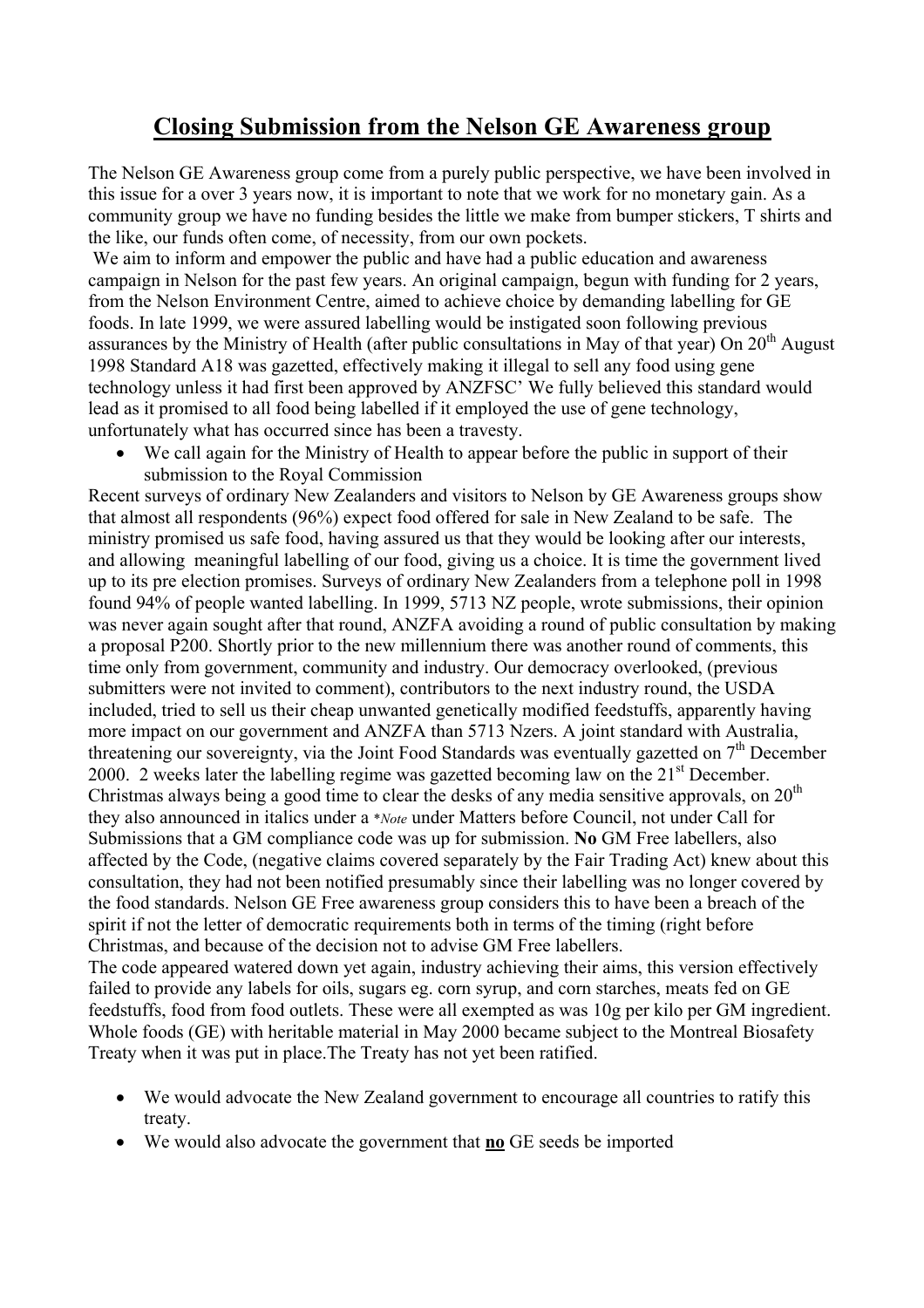• We would also advocate the government that **no** GE food be imported, and that they 'opt out' from the Food Standards Code via the New Zealand variation. They should also remove foods as a matter of urgency from the Trans Tasman Mutual Recognition Agreement- a free trade agreement between Australia and New Zealand.

 This agreement allows Australia to refuse NZ apples with fireblight for biosecurity reasons. GE foods and crops should also be refused for this reason, since there is a proven biosecurity risk, which cannot be proven not to exist, ANZFA refusing to give a guarantee of the safety of GE foods and subsequent biosecurity risks under cross examination? The risks are there both to public health, environment and economy. 99.3% of respondents to surveys believe that the clean green environment is an important part of the attraction of New Zealand as a holiday destination. International pressure, originally exerted by Josiah Beeman, US ambassador, on Neil Kirton in 1997, was more impersonally and effectively applied through trade agreements.

- We would advocate the New Zealand government advocate for more transparency, accountability, and open consultation by the WTO on the trade in GE crops/foods through World Trade Agreements.
- We would advocate the adoption of the Precautionary Principle as declared in the Rio Declaration in 1992 in respect of GE foods and crops.
- We would advocate detailed and ongoing independent comparable and epidemiological research and genetic testing to look for the unanticipated effects of GE foods through long term feeding studies on animals similar to those being carried out on the public at large.

Since we will be the ones who will pay for any breakdowns in our health, we feel an absence of informative labelling to be unjust, denying our basic human rights. The Min of Health and ANZFA continue to promulgate the corporate line, refusing to legitimise important issues of public health and food safety. The public, contrary to popular opinion, are still extremely concerned, and expectant of a satisfactory outcome to both GE food labelling and the government position regarding GE after the Royal Commission reports their findings. Fewer than one person in ten of the 7% of those refusing to respond to questions about genetic engineering do so on the basis that they that they don't know enough or are not interested in issues. Even the just released NBR-Compaq poll shows 89% of the population to be unwilling to support genetic modification. This is the reason we advocate a complete removal of GE foods from New Zealand and withdrawal from the joint food standards code.

To quote from the hearings 'We agree there is no market for GM foods' Hodson LSN 83.5% of all people approached in the Central Business district of Nelson city would like to see New Zealand free of GE foods. This pattern is the same for subgroups broken down according to locals, visitors to Nelson from other parts of New Zealand and from overseas. These figures drop away only slightly to 88.2% for New Zealand being free of transgenic animals and 83.5% and 84% respectively for GM crops and GM trees. 93.8% of respondents would expect GE food and food with a GE content to be fully labelled. The only drop in this situation is that only 74% of respondents expect the food that they presently by in supermarkets to be free of genetic engineering or modification. 5.9% didn't know or didn't respond (consistent with the the 5% of the NBR-Compaq respondents who were uncertain). Of the remaining 20% who do not expect our supermaket food to be GM free many referred to the unsatisfactory labelling regime at present under way in New Zealand.

The Nelson Group also focused attention on ERMA's approvals of genetically engineered organisms having realised the dangers of outcrossing, horizontal gene transfer, fluid genomes and prion disease. It was a steep learning curve and remains so to this day. We read research that is only now becoming established as scientific fact. HGT, which was repeatedly dismissed, until, during the recent ERMA hearings for the FRI pine trees (contain ampicillin resistant gene construct and barnase gene construct – terminator) and subsequent to that during the recent events of the RCI was established and accepted as fact. All regulatory agencies claim that the incidence of HGT is very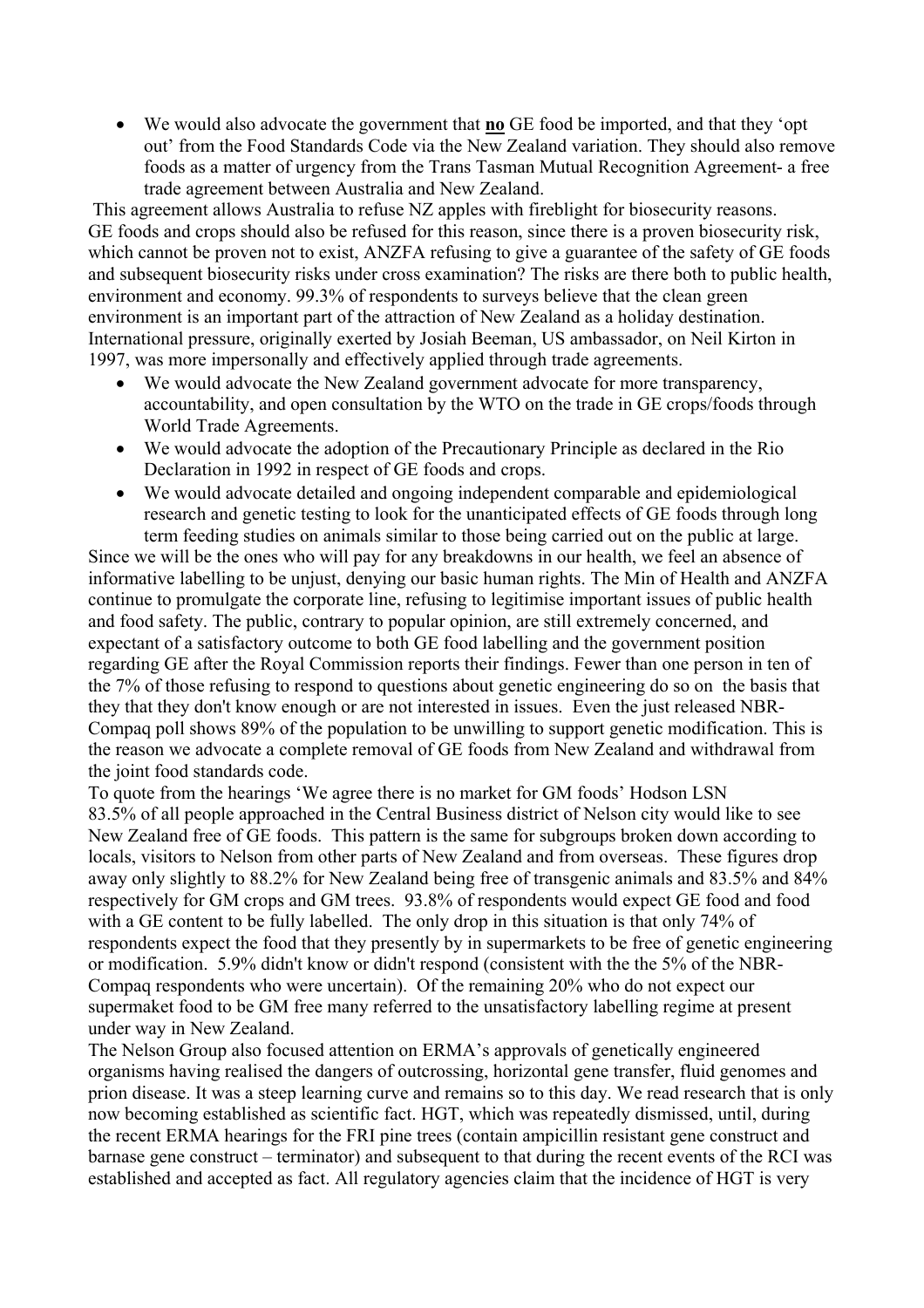low, it very rarely happens at all YET. Unfortunately, it's a numbers game, with 2200 genetically engineered products due to go on the market next year, many alive, and containing different gene constructs. The random number of possibilities increases in magnitude similar to the megabites of your hard drive. We will not dwell on it, the magnitude of the danger increasing exponentially with each new invading virus corrupted and with each pathogenic bacteria now adopting antibiotic resistant traits, along with GE introduced free elements of genes in body tissues increasing with every new commercial push. The assurances of safety is based on an understanding of the natural world as it has been in the past, can give no guarantees of adverse health effects . We have many natural risks to our environment, we don't need to foist yet another dangerous malaise in the form of a new and irreversible technology on this already polluted planet. Do not have enough wisdom to use foresight with insight?

During the late 90s, we attended ERMA hearings at our own expense, unlike Maori, no funding was available for any public perspective. We researched the issues thoroughly, and submitted much evidence, since from the beginning it was very apparent that very little evidence of potential risks was forthcoming. What we noticed was shoddily produced documentation from applicants, often with scientific references which when requested could not be produced. We were treated like second class citizens at the hearings our scientific evidence referred to as 'that kind of information', we were marginalised, and our evidence 'overlooked', despite the fact that it often quoted government and other scientific studies from respected bodies from around the world. Our evidence is now, as then, continually disputed, when biotech companies data is often neither peer reviewed, nor published and regularly conceals unknown risks in the detail. The biotech companies had been brought into line by the HSNO Act after an apparent breakdown in the usefulness of the voluntary system once patents on life became widespread.

We suggested the applicants looked at the risks before applying to field trial organisms, but this was never well received. For an applicant to spend money on valid research to identify risks was out of the question, they came here because 'the land was cheap and the regulations lax' Sunday Times 9.1.00. They wanted to shorten the time their research would take, using NZ as no more than a convenient seed bed, they did not want to concern themselves with scientific research which might stop genes from their patented crops from spreading around the planet. We were shocked when Tony Conner from Crop and Food, in answer to a question referring to out crossing into the NZ potato population, readily agreed that if his genetic constructs outcrossed then he could theoretically own the NZ potato harvest should they go that far. It was also unconscionable that he fed his GE potatoes to people at a conference in Nelson when he was voluntarily obliged to keep them on site. Is this the type of scientist we expect from our Crown Institutes? Is it surprising that the Wild Greens pulled out his crop? This was not the only breach in containment as outlined by ERMA in their recent submission. There were tears in a GMO greenhouse in Palmerston North, and a previous tear in tents surrounding canola, although admittedly the latter was a trial under the previous voluntary IAG agreement. We have found Crown Research Institutes to be amongst the worst offenders with regard to lack of due care and attention. ERMA, in their audit, found 137 cases of unauthorised research plus over 200, which had never been transferred from the old IAG, many of these were at Crown Institutions, many others at Universities. The gung ho attitude to labwork is the main reason why in our submission we are unable to countenance the continuation of this research. We have agreed that stance amongst our group, after due consideration of the potential benefits to society, coming to the conclusion that it is too inherently dangerous to imagine any possible release. Rather than believing in the perceived benefits, we believe research of this type could ultimately result in dangers to far greater numbers of the public. The cross examination of Lincoln University and the audit of MAF show that procedures are often either lacking or not adequately followed to ensure complete safety in contained laboratory use.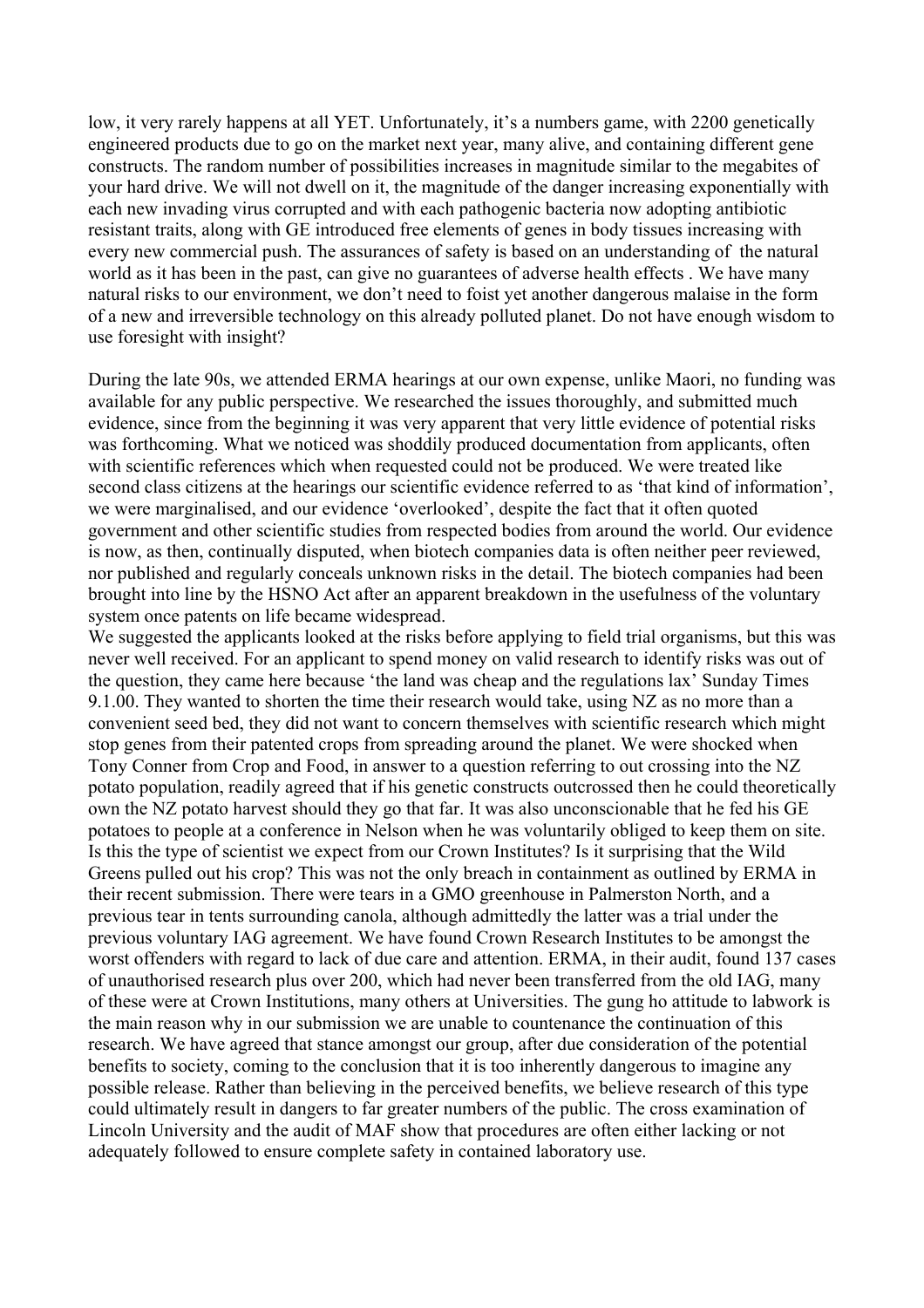- We advocate a ban on the use of genetic engineering in laboratory confinement, more investigation into the workings of DNA and the quantum physics and molecular effects could provide work for genetic engineers.
- We advocate proper procedures be implemented by MAF under the guidance of a person/ persons to be put in charge of all procedures related to GMOs to ensure safety.

4 out of 7 of the original board of ERMA were directly or indirectly involved in the use of GE and could therefore be said to have a conflict of interests. A point raised in my submission to the Mystatin sheep hearing, about regulatory boards in the UK being composed of board members with interests in biotechnology, appeared to be taken personally by Bill Falconer. Barry Scott left ERMA shortly after, as did Bill Falconer. Another member of ERMA also left and recently described the goings on at ERMA as a 'farce'. Certainly, via ERMA the government have again virtually ignored our concerns in respect to GMOs, taking more heed of trade and international obligations than keeping their promises to the population at large. Both regulatory agencies reflect that. In their submissions to the commission it was patently obvious that their function (particularly that of ANZFA) appears to be to authorise approvals and applications allowing contaminated products onto the market and corrupted organisms into our environment, whilst being neither accountable or responsible as a watchdog for public and environmental interests supposedly their primary obligation. Untraceable increases in incidences of cancer will further compromise an ailing health service as a result of GE foods, claims of potential health hazards should be subject to investigation.

In '99 the issues surrounding GE crops and the resultant foods, we felt, were too important to warrant their being dismissed by central government. Since we appeared to be getting nowhere with protecting our community via any pressure on government or regulatory agencies from GE crops/foods, we took our campaign to our local government- the Nelson City Council. After 9 months or so of negotiations on resolutions, etc. in December 1999 council voted 6:5 against becoming a symbolic GE Free zone. Tasman council refused to even consider the wishes of over 3000 people in their region. We now have combined petitions (asking for the area to become a GE Free zone) totalling over 8000, representing people who have signed these petitions, they are still queuing up to sign on a Saturday morning. We intend to take the matter back to council in the immediate future.

• We would advocate that rural areas are allowed autonomy and given statutory rights to prevent the entry of GE organisms for any reason into their biozone.

 These are issues of regional security particularly where rural or isolated communities are dependent on distinct and related employment opportunities eg. tourism, organics and primary production to maintain their local community.

See Nelson cluster document submitted 30.1.01

 We discuss these issues every Saturday with people from around the country and indeed around the world. Some say the public have no interest, why then did 92,000 people ask for a Royal Commission, why then did 11,000 people take the trouble to write submissions, why are there still people trying to find out what this all means?

People get sick to death of continuously writing letters, making submissions, joining in actions, simply to get their basic human rights, food free of antibiotic resistant bacteria genes, toxic and viral genes and an environment, free of organisms constantly in flux and creating new and unknown but inherently irreversible genetic pollution, which may prevent a decent future for their children and grand children. Why should they fight for their dues in a democratic society? They may not understand all there is to know about this complex subject, but what they do know is that they don't like it, don't want it and don't appear to be able to get a choice in the matter.(see survey) What they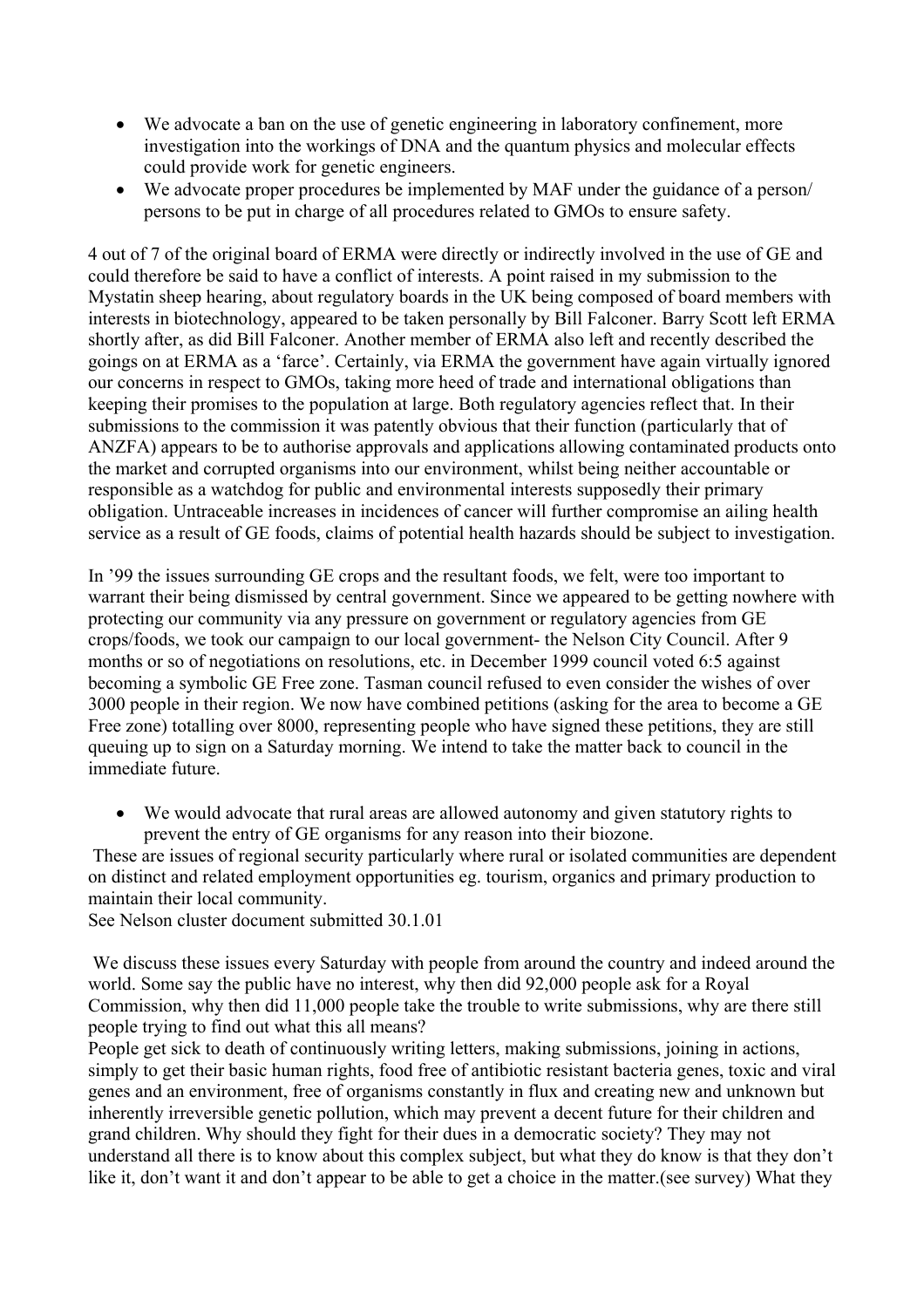do want is unbiased education and reporting, not biased literature paid for and written by organizations like the Grocery Marketer's Assoc. leaflet supported by the RSNZ, cross examined on GE free NZ's behalf by Steven Druker, where they were unable to endorse unanimously the absence of significant risks. Other information provided by Genepool, a coalition between the MoH and Monsanto (a PR tour in '98) was found to be extremely selective.

Giving evidence for GE Free NZ Steven said it was a disgrace that we are eating foods based on FDA rulings, since these have been shown to be fraudulent, those approved under interim approvals but not safety assessed by ANZFA may still have only been subject to this type of approval. Another witness for GE Free NZ, Joe Cummins stated that GE foods affected immune systems, as well as children and babies in the womb and may also be the cause of earlier onset of cancer. Surely these are reason enough to initiate detailed research.

It appears the mass media also see fit to put a slanted perspective, a few decent articles that did not promulgate the pro GE line advocated by Life Sciences would be helpful. Again as in the UK, journalists continually report minority views, bring pressure on the mainstream majority to change their views, marginalizing any dissent. No wonder the public appears confused. Unfortunately, the media, and as a result the public, have been subjected to an advertising campaign throughout the RCI, by pro GE group NZLSN, this was outlined in their business plan, which was passed to me by Nelson City Council, after they were invited to join. We can submit a copy for your examination should you not have been forwarded one by Life Sciences Network. Also included in the aim to limit information appears to be the Min. of Education, namely the project officer Science. They suggest that a useful introduction to GE we publish for intermediate level, 'debates the ethical, social and moral consequences and this is irresponsible without significant scientific knowledge of genetic engineering first being in place.' In the UK they have gone further linking 100 science teachers with the Teacher Scientist Network at the John Innes Centre, Europes leading plant biotech inst.

- For this reason we advocate the government undertake a funded public education process, if necessary having the 2 polarised views in the same document so that people can make their own choices with regard to genetic engineering.
- We advocate this would be implemented between the date of the RCI reporting back to the commission and the next election and that the end result of this would be a binding referendum on genetic engineering at the next election.
- We advocate that any such referendum should have simple clear questions to be answered by a yes/no answer and that a decision by the people to proceed with genetic engineering should be accompanied by a mandate to ensure any and all GE applications be proven safe.
- We would advocate a total and immediate ban on all field trials, particularly, the controversial PPL and Agresearch trials with sheep and cattle with human genes, until full safety can be ensured. A 10 year moratorium on all field trials instigated to allow breathing space and a chance to assess world wide the effects already visited on our precious biosphere, until a binding referendum proves the desire of the greater majority of the public to request this.
- We would also advocate that with regard to the above that industry would be expected to carry the burden of proof in this respect, giving conclusive evidence of safety and both publish these findings and pay for this evidence to be peer reviewed. A full economic assessment should also be carried out to assess the impact of each new GE application on the current economy eg. primary production, tourism, organics etc.
- We would advocate that no precedents over issues, such as was suggested in the ERMA presentation, be permitted unless subject to yearly review as a matter of course. Funding has left ERMA inadequately short of independent research resources . Each and every organism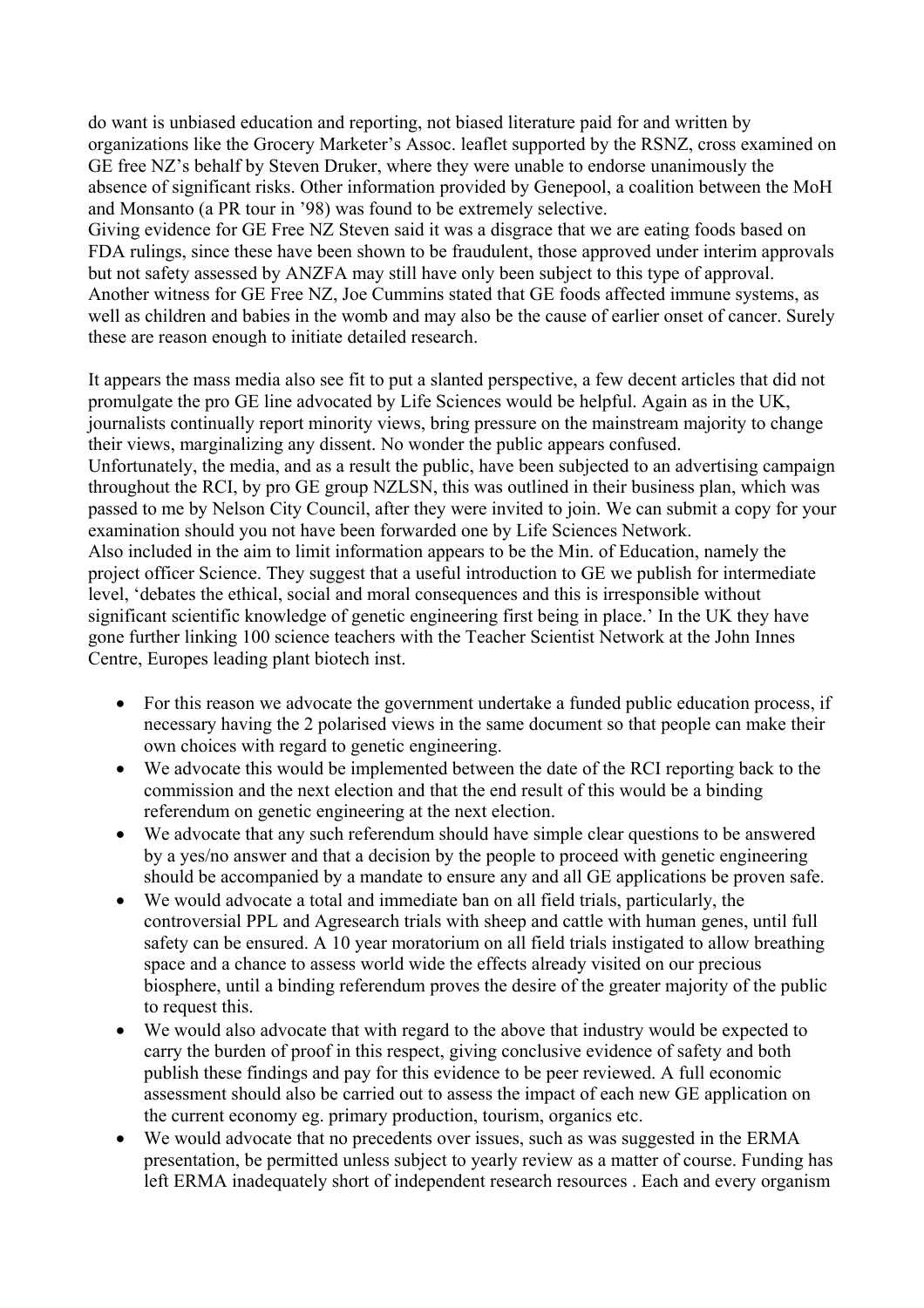should be assessed in detail, should field trials ever be considered safe enough to continue in the future.

• We would further advocate that New Zealand take the opportunity of the new market crying out for organics, by this method it could continue to produce trees without endangering its agreements re carbon emissions. As Dr. Mae-wan Ho reminded us, the locking up of carbon in the form of organic matter in our soils would not only assist our impoverished soils but also help prevent further detrimental effects of global warming, whilst assisting the population by the provision of more nutrients in our food.

We watch with interest the polarisation caused by globalisation, the purported trickle down effect of wealth is not evident, merely a continual erosion in environmental standards as the corporates jostle for position as top dog, owning life, the new gold. Genetic engineers, however, believe that by sticking a few genes in here and there they can create wealth. But they forget how little they know about this science, the fluid genome will always come up with new surprises and some of them will not be pleasant, as we discovered when the mouse pox virus hit the headlines with its new and deadly strain of pathogen.

- For this reason we would advocate a permanent ban on any and all GE applications that could be construed as warfare in any way, shape or form, including terminator technology.
- We would also advocate a ban on patents on life and would request that the Royal Commission recommend to the government that NZ should not recognise any intellectual property rights on life forms. The US PTO's interpretation of US patent law, the US Supreme Court and the precedents it has set, have no bearing, GATT notwithstanding, on New Zealand Patent Law and how the New Zealand people via their government choose to interpret it. "Strong evidence is emerging that these patents are stifling research and innovation." Submission from Dr. Mae Wan Ho.

The world's biggest grain traders (growers of GE crops) are increasingly controlling what the world eats. Archer Daniels Midland (ADM), who recently took over the Canterbury Malting Company, may soon, together, with Goodman Fielder control much of New Zealand's food supply. Let us not overlook that our newly announced economic stability has plenty to do with our 22 billion agricultural exports, 20% of our gross domestic product as other countries succumb to Starlink corn, BSE, foot and mouth and contamination, we still have something good to offer. All of those people who gave their time and thoughts to our video presentation have something good and wholesome produced under sustainable methods to offer the world. A report, today 9.3.01 by TradeNZ also identifies huge new opportunities for NZ in natural health and organic food products.

With regard to genetically engineered pharmaceuticals, we are appalled to see the bickering imposed by rich pharmaceuticals on third world governments concerning their production of cheap AIDS/HIV drugs for the terminally sick. Germline and stem cell experimentation involving human cells and genes should also be banned. Any GE experimentation with human genes runs risks that could negatively impact on both our agriculture and public health

- We advocate a ban on any GE experimentation with human genes, germline and stem cell experimentation. An independent inquiry, into medical GE, and its testing, & the patenting and cloning with human genes, should be set up.
- We advocate assistance for third world countries, not by providing examples of an unproven technology, such as golden rice and untested GE drugs, but by providing sustainable solutions.
- We would advocate that effects of GE drugs (and foods) on our environments, as a result of gene constructs being present in these products, be researched.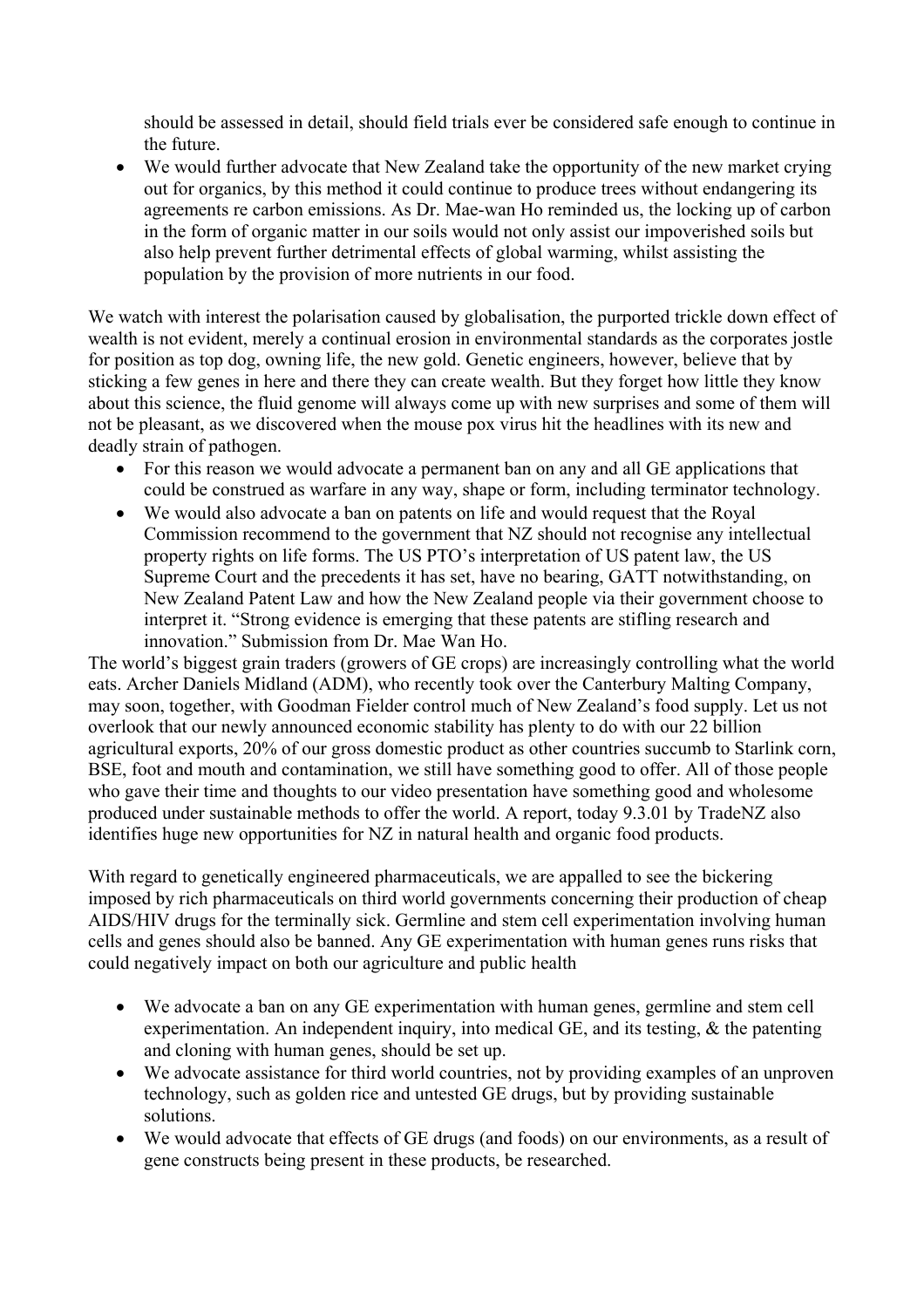• We would advocate that more venture capital instead of being sunk into risky businesses ventures in science be spent on research to assist with sustainable food production.

 Increased biodiversity eg.weeds assists with varied diets and less attention by insects on important crops. Simple, healthy and sustainable solutions will help avoid serious famine by spreading the risk of unsustainable GE monoculture. Improving Maori/non Maori diets through education and organics would also cut our dependence on the health system.

With regard to multinationals like Monsanto, it is not acceptable that merely because they have appeared to inveigle their way into top positions in the US government and regulatory systems, no regulations appear to bound their actions as regards GE. Conveniently denying any knowledge of actions of their companies in other parts of the world regarding GE during cross examination, allowed them not only to expressly avoid questions during cross examination at the Royal Commission, (at no time were they called to account and asked to provide information), but also appeared to put the questioners line of inquiry into dispute, their attitude implying inaccuracy. With particular regard to the question put by GE Free Nelson on the subject of unregulated and deliberate releases of GMOs (potatoes) in Russia, 8 notifications for deliberate release in 18 regions of Russia have been granted. A recent study carried out by the Max Planck Institute has revealed that the planting of GE potatoes results in changes to the bacterial communities in the soil. The long term consequences of these changes and their implications for biodiversity have been conveniently overlooked, particularly as regards the case of Russia. In Tasmania recently, it was found that Monsanto GE trials had also been planted secretly, albeit with full federal government knowledge but without regulations. Their controls had been seriously flawed and now compromise their GE free image, & were carried out in 58 open trial sites. On 4 sites 1000s of regrowth Aventis canola plants were found. With regard to biosecurity, both our own and UK government by allowing for contamination appears to be 'trying to sneak GE crops in through the back door' including Starlink corn. Despite customers being clearly adamant that their requirements are for zero GM in seeds and foods.

 'During this uncontrollable era of BSE, it would seem only logical to think twice about using a technology that blatantly violates well established legal boundaries' Ecologist March 2001 It appears the state and the scientific establishment are co-ordinating their efforts to force feed the world GE crops, known to be unsafe and unsustainable, and to offer no proven benefits to either farmers or consumers. Refs: The Open Letter from World Scientists to State of the World Forum and the Farmers Declaration on Genetic Engineering in Agriculture. Interestingly, governments around the world have never found fault with the exaggerated claims made by industry, with regard to the need or benefit of GE crops.

- We advocate the need for proper assessments of the costs, benefits and risks of genetic engineering techniques versus sustainable organic agricultural production to enable proper assessment.
- We submit that patent approvals, substantial equivalence and all approvals of GMOs in our environment become null and void when the fluid genome is taken into account. Comparative approvals with non GE organisms and foods are deemed unsatisfactory.It has already been noted from our limited knowledge of the human genome that smaller differences in the genome than previously estimated can and do have major effects on the organism. The evidence that the use of genetic engineering has resulted in an incidence of instability previously undreamt of, requires us to take note of these significant events and give them the priority and urgency demanded of them. We would submit that this requires us to take immediate and permanent steps to ensure further adverse effects are immediately halted, and adequate preventative measures put in place to ensure GE biosecurity risks are minimised.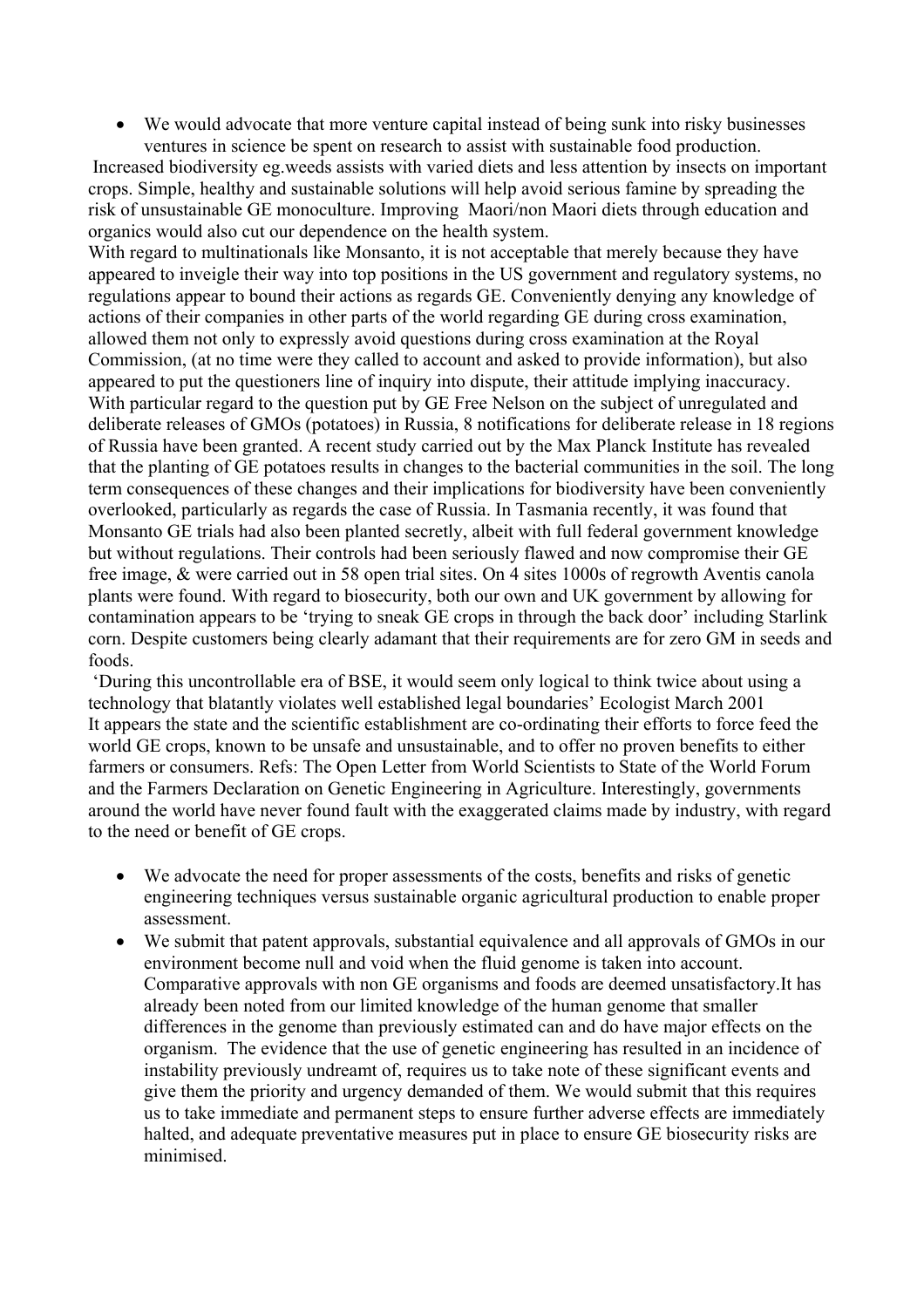• We submit that it is important to take a stand for the benefit of the rest of the world as it did in the nuclear issue ask our government to be bold in its stance against this immoral and irreversible technology whilst it still may.

The Commission has proved an interesting if sometimes controversial debate over the last few months, we hope that the Commission will see fit to consider the options carefully, weighing up the evidence before it and come to decisions, advice and recommendations with which to assist the government. Based on their recommendations, we anticipate the government may more easily make proper decisions that will allow us a future, which we will not come to regret. We would request that our recommendations to the government via the Royal Commission be taken into account.

- We call again for the Ministry of Health to appear before the public in support of their submission to the Royal Commission
- We advocate the New Zealand government to encourage all countries to ratify the Montreal Biosafety Protocol.
- We advocate a ban on the use of GE in laboratory confinement.
- We advocate proper procedures be implemented by MAF under the guidance of a person/ persons to be put in charge of all procedures related to GMOs to ensure safety.
- We advocate that the government import no GE seeds
- We also advocate that the government import no GE food, and 'opt out' from the Food Standards Code via the New Zealand variation for the following reason-' exceptional health, safety and environmental concerns exist'.
- We advocate foods are removed as a matter of urgency from the Trans Tasman Mutual Recognition Agreement until safety is proven beyond reasonable doubt.
- We advocate detailed and ongoing independent comparable and epidemiological research and genetic testing to look for the unanticipated effects of GE foods through long term feeding studies on animals similar to those being carried out on the public at large.
- We advocate the New Zealand government advocate for more transparency, accountability, and open consultation by the WTO on the trade in GE crops/foods through World Trade Agreements.
- We advocate the proper and visible adoption of the Precautionary Principle declared in the Rio Declaration 1992 in respect of GE foods/crops.
- We advocate that rural areas are allowed autonomy and given statutory rights to prevent the entry of GE organisms for any reason into their biozone.
- We advocate the government undertake a funded public education process, if necessary having the 2 polarised views in the same document so that people can make their own choices with regard to genetic engineering.
- We advocate this educative process should be implemented between the date of the RCI reporting back to the commission and the next election, resulting in a binding referendum on genetic engineering at the next election.
- We advocate that any such referendum should have simple clear questions to be answered by a yes/no answer and any ensuing decision by the people to proceed with genetic engineering should be accompanied by a mandate to ensure any and all GE applications be proven safe.
- We advocate a total and immediate ban on all field trials, particularly, the controversial PPL and Agresearch trials with sheep and cattle with human genes, until full safety can be ensured. A 10 year moratorium on all field trials immediately instigated until a binding referendum proves the desire of the greater majority of the public.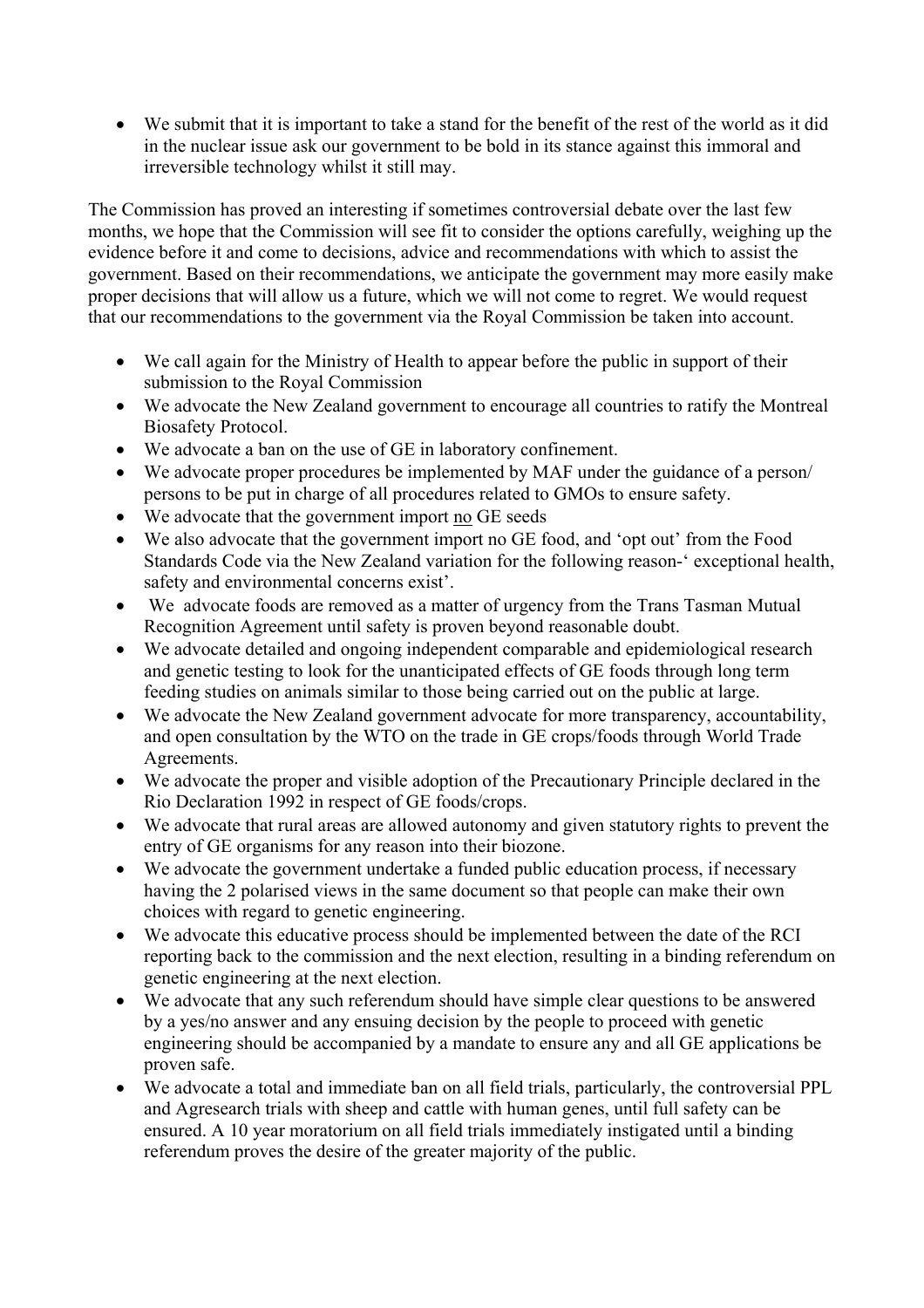- We advocate that industry would be expected to carry the burden of proof of safety and resulting liability should safety be breached, were trials be permitted to continue on the mandate of the people. A full economic assessment should also be carried out to assess the impact of GE applications on the economy at the time eg. with regard to tourism/organics/agriculture.
- We advocate that no precedents over issues, such as was suggested in the ERMA presentation, be permitted unless subject to yearly review as a matter of course. Every organism should be assessed in detail.
- We advocate that New Zealand take the opportunity of the new market for organics. As Dr. Mae-wan Ho reminded us, the locking up of carbon as organic matter assists impoverished soils and prevents further global warming, and assisting the provision of more nutrients in our food.
- We advocate a permanent ban on any and all GE applications construed as warfare in any way, shape or form, including terminator technology.
- We advocate a ban and NZ rejection of intellectual property rights on life forms. The US PTO's interpretation of US patent law, the US Supreme Court and the precedents it has set, have no bearing, GATT notwithstanding, on New Zealand Patent Law and how the New Zealand people via their government choose to interpret it.
- We advocate assistance for third world countries, by providing sustainable solutions to world hunger.
- We advocate that effects of GE drugs (and foods) on our environments, as a result of gene constructs being present in these products, be researched.
- We advocate a ban on any GE experimentation with human genes, germline and stem cell experimentation. An independent inquiry, into medical GE, and its testing, & the patenting and cloning with human genes, should be set up.
- We advocate that more venture capital, instead of being utilised for risky scientific ventures, be found to research sustainable food production.
- We fully support and advocate that the RCI advise the government under urgency to make the recommendations identified in the legal submission from Pat Clark on behalf of GE free NZ.
- We advocate the need for proper assessments of the costs, benefits and risks of genetic engineering techniques versus sustainable organic agricultural production to enable proper assessment.
- We submit that patent approvals, substantial equivalence and all approvals of GMOs in our environment become null and void when the fluid genome is taken into account. Comparative approvals with non GE organisms and foods are deemed unsatisfactory.It has already been noted from our limited knowledge of the human genome that smaller differences in the genome than previously estimated can and do have major effects on the organism. The evidence that the use of genetic engineering has resulted in an incidence of instability previously undreamt of, requires us to take note of these significant events and give them the priority and urgency demanded of them. We would submit that this requires us to take immediate and permanent steps to ensure further adverse effects are immediately halted, and adequate preventative measures put in place to ensure GE biosecurity risks are minimised.
- We submit that it is important to take a stand for the benefit of the rest of the world as it did in the nuclear issue ask our government to be bold in its stance against this immoral and irreversible technology whilst it still may.
- Lastly we submit that the New Zealand government has an ethical and moral duty to protect New Zealand, its diverse environments and the health and welfare of all its citizens, all its